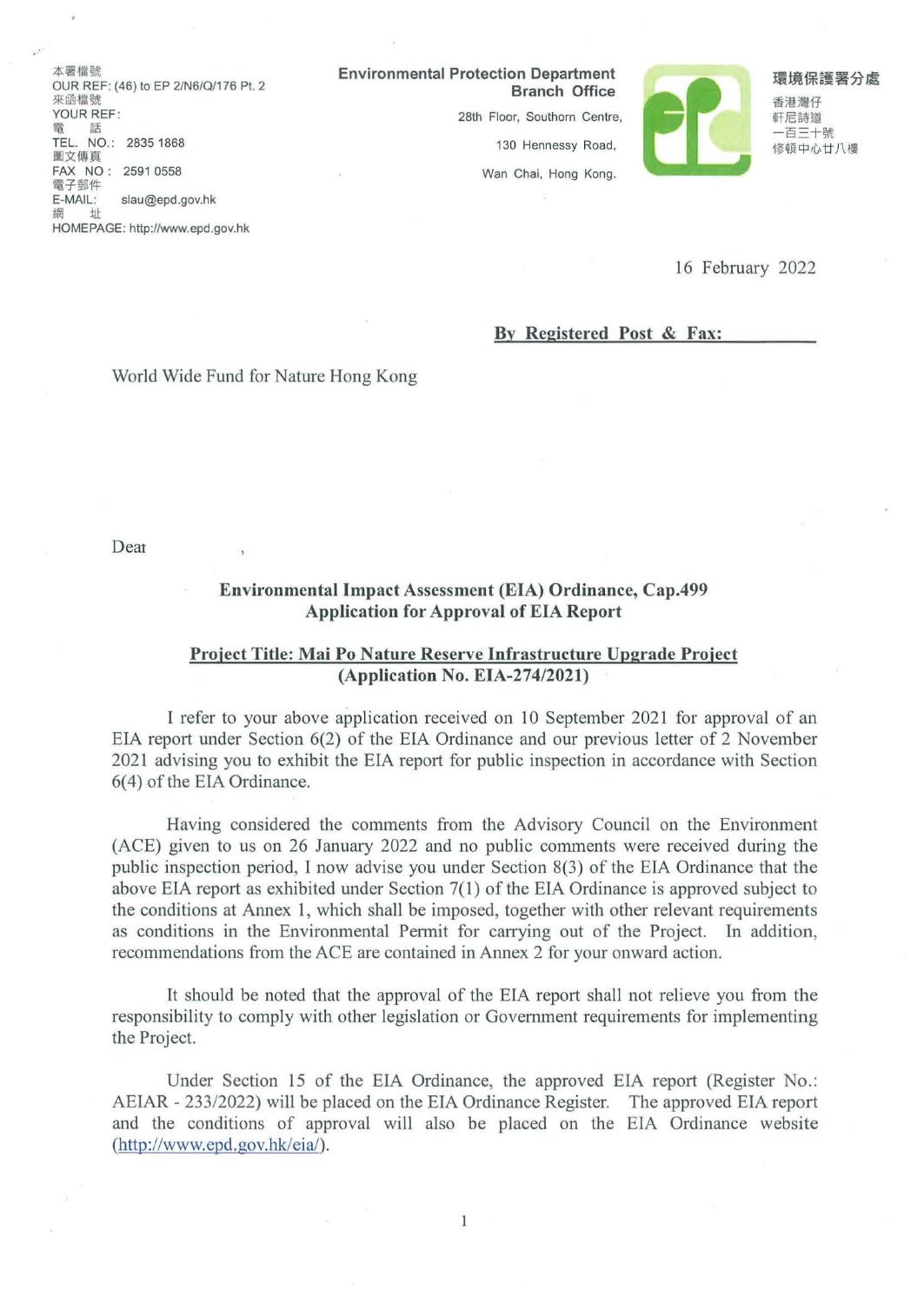Should you have any queries concerning the above, please contact my colleague Ms. Mable CHAN at 2835 1129.

Yours sincerely,

(Stanley C.F. LAU) Principal Environmental Protection Officer for Director of Environmental Protection

Encl.

 $c.c.$  (w/encl.) ACE EIA Subcommittee Secretariat (Attn.: Miss Sally SHEK)

Fax: 2872 0603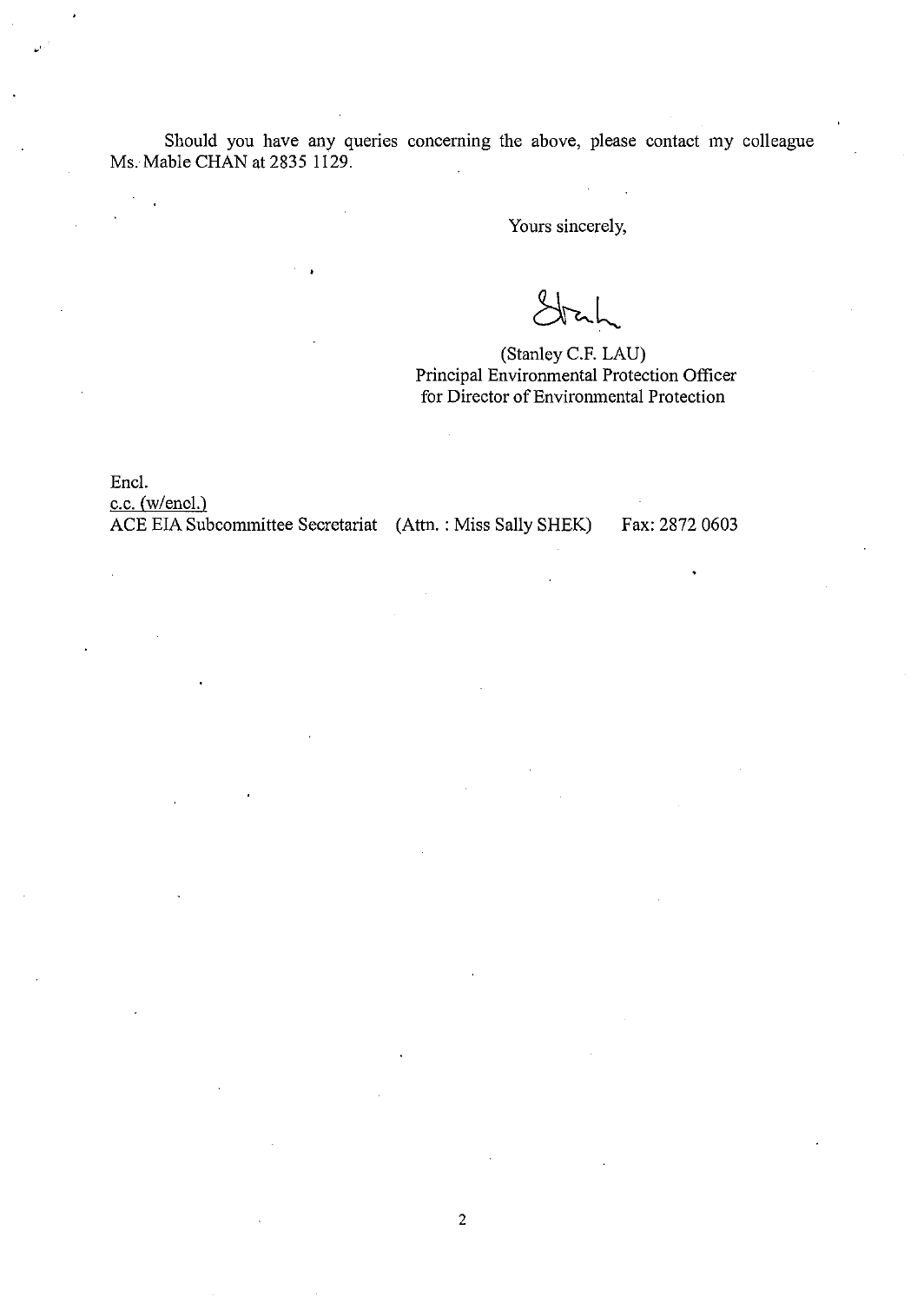### Environmental Impact Assessment (EIA) Ordinance, Cap.499 Application for Approval of EIA Report

# Project Title: Mai PO Nature Reserve Infrastructure Upgrade Project

Reference of the Approved EIA Report in the Register: AEIAR-233/2022

#### Conditions of Approval under Section 8(3) of the EIA Ordinance

- (1) The project proponent shal1 devise a Tree Pruning / FeJling Plan (the Plan) by qualified  $ecologist(s)$ , if tree pruning / felling is necessary, with a view to mitigating any potential adverse impact / disturbance to the wildlife, including bats or birds. The Project Proponent shall consult the Agriculture, Fisheries and Conservation Department (AFCD) on the Plan prior to submission to the Director of Environmental Protection (DEP) for approval before commencement of the construction works;
- (2) The project proponent shall devise an Egretry Mitigation Measures Plan (the Plan) by qualified ecologist(s) with a view to mitigating any potential adverse impact/disturbance to the egretry and breeding ardeids, if they are identified in the vicinity of and may be affected by the proposed works. The Project Proponent shal1 consult the AFCD on the Plan prior to submission to the DEP for approval before commencement of the construction works; and
- (3) The project proponent shal1 develop, in consultation with the AFCD, a method statement and management plan for the design and construction of the wooden boardwalk, including but not limited to the maintenance of the wooden boardwalk and the existing concrete footpath beneath the wooden boardwalk, with a view to minimising disturbances to the wildlife and sensitive habitats in the vicinity. The Plan shal1 be submitted to the DEP for approval before commencement of the construction works.

-END-

Environmental Protection Department February 2022

3